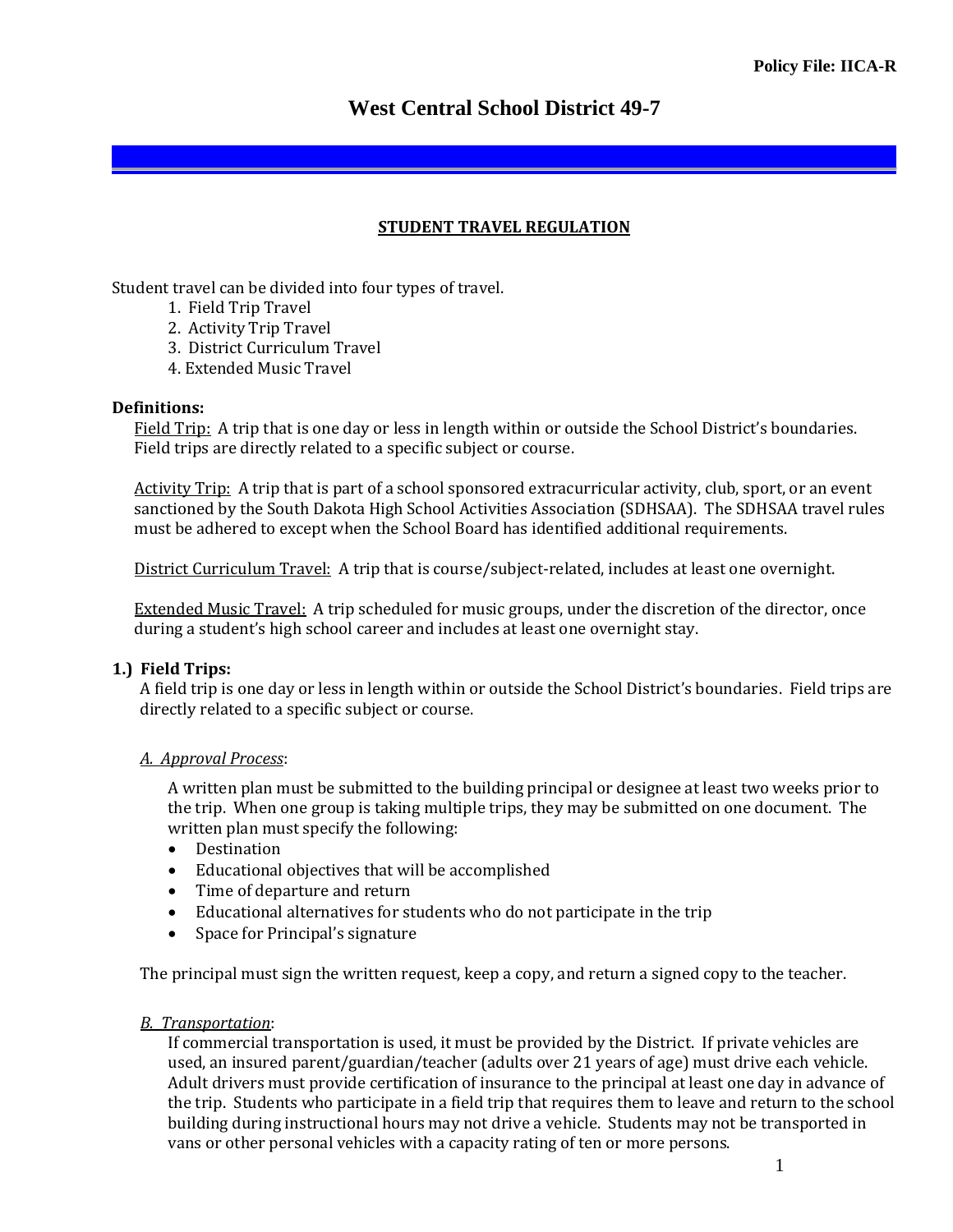#### *C. Chaperone Requirement*:

At least one chaperone per group as assigned by administration must accompany students on a field trip. The educator/advisor/coach who is employed by the District will meet with the chaperones prior to the travel experience. The employee will share expectations with the chaperones for each specific travel experience. These expectations shall include student supervision at all times during the trip.

## *D. Student Approval Forms*:

Parents/guardians must receive notification about any field trip. The Annual Emergency Health, Student Update and Authorizations Form must be signed and on file in the building office.

## *E. Student Fees and Fee Waivers*:

Students may be requested to contribute to the cost of the field trip. Any parental or student request to waive the cost will be automatically honored by the building principal/or designee. Expenses for meals are the individual student's responsibility.

## **2.) Activity Trips:**

An activity trip is part of a school sponsored extracurricular activity, club, sport or an event sanctioned by the South Dakota High School Activities Association (SDHSAA). The SDHSAA travel rules must be adhered to except when the School Board has identified additional requirements.

#### *A. Approval Process*:

A minimum of three weeks before the start of each semester or season the activity sponsor, advisor, or coach shall submit to the principal or designee for approval a list of all in-district and out-ofdistrict travel related to the activity, club, sport, or SDHSAA sponsored events. The principal or designee shall give written approval to the travel schedule.

## *B. Duration of the Activity Trip:*

Whenever possible, activity trips should be restricted to one-day trips and should occur during the evening or on weekends or vacation periods.

## *C. Transportation*:

If commercial transportation is used, it must be provided by the District. If private vehicles are used, an insured parent/guardian/teacher (adults over 21 years of age) must drive each vehicle. Adult drivers must provide certification of insurance to the principal at least one day in advance of the trip. Students who participate in an activity trip that requires them to leave and return to the school building during instructional hours may not drive a vehicle. Students may not be transported in vans or other personal vehicles with a capacity rating of ten or more persons.

#### *D. Chaperone Requirement*:

At least one chaperone (including coach/advisor/director) per 30 students must accompany students on activity trips. For overnight trips male and female chaperones (adults over 21 years of age) are required when groups exceeding seven male and female students are involved. The educator/advisor/coach who is employed by the District will meet with the chaperones prior to the travel experience. The employee will share expectations with the chaperones for each specific travel experience. These expectations shall include student supervision at all times during the trip.

#### *E. Student Approval Forms*:

Parents/guardians must receive notification about any activity trip. A signed parent consent, medical waiver, and waiver of liability form must be on file for activity trips.

#### *F. Student Fees and Fee Waivers*: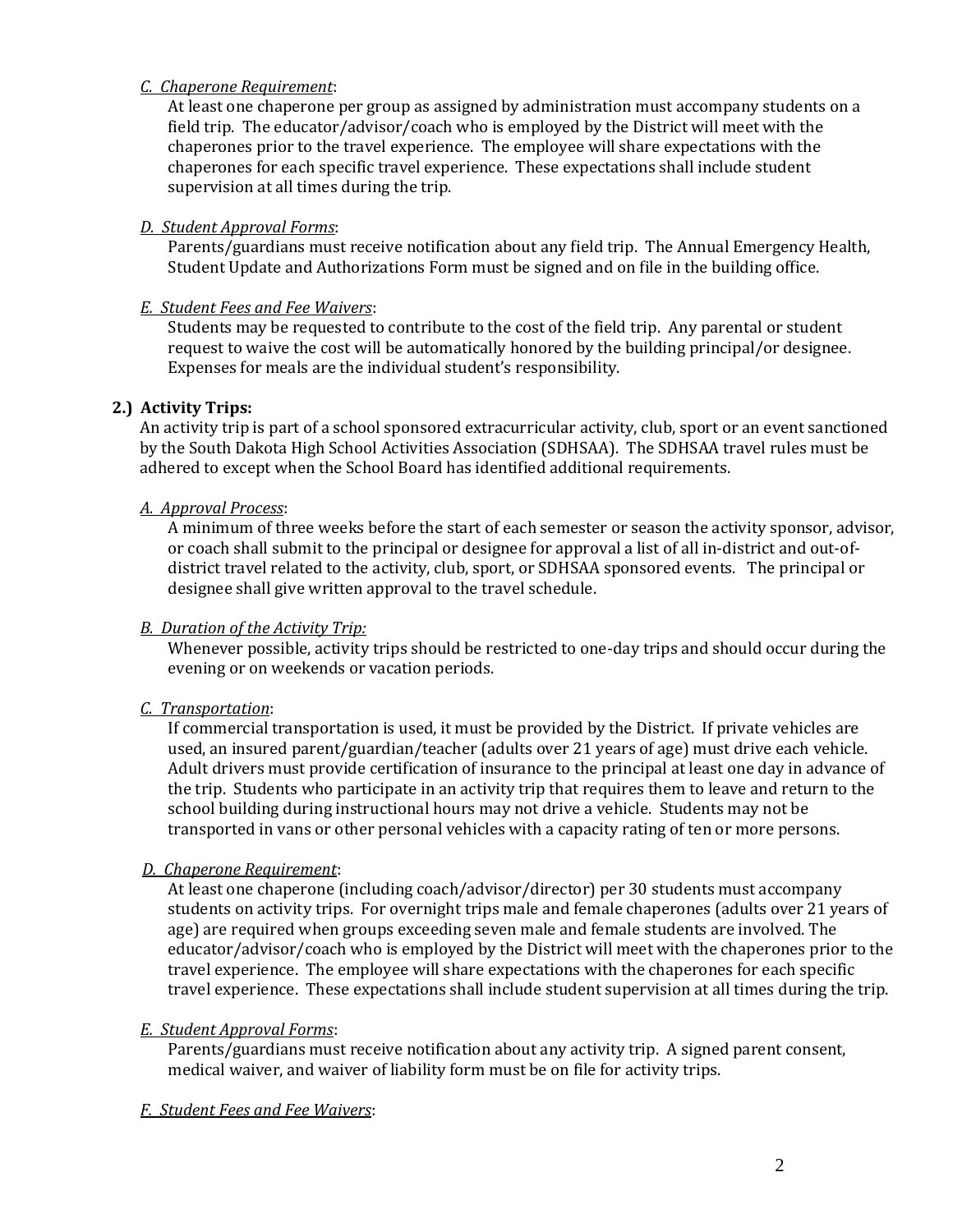Students may be asked to defray some costs of transportation. Any parental or student request to waive the cost will be automatically honored by the building principal/or designee. Expenses for meals are an individual student's responsibility.

The maximum per student cost for a single activity travel experience shall not exceed \$1,000. Opportunities must be made available for students to raise their share of the costs through fundraising activities.

Fundraising opportunities shall be provided so that students can earn the entire individual travel amount through fundraising activities. The fundraising activities shall be sufficient so that the entire individual amount needed can be raised before time of departure for the trip.

No student shall be denied participation in a trip for a financial reason. Funds must be available (through a parent association and fundraising) to provide assistance for students who may not be able to afford the expense. Students who do not utilize the fundraising activities to provide the amount needed may not be included in the travel roster.

*G. Student Accounts:*

Individual student accounts will be set-up, in conjunction with the announcement of a trip, through the district trust and agency account. Students may fundraise money for these accounts or make personal deposits. The staff in charge of the trip will be responsible for maintaining the accounts on a school computer and submitting a written summary of accounts to the business manager every month. Transfers will be made to district accounts as payments are made to contracted travel agents. Students will have a separate account for each traveling activity in which they are enrolled. Please see Disposition of Unspent Money below for any money left in student accounts following a trip.

## **3) District Curriculum Travel**

District Curriculum Travel refers to classroom related trips that include at least one overnight.

#### *A. Approval Process:*

Staff in charge of this type of travel shall submit to the principal for approval a written plan that specifies the following:

- Destination
- Purpose of the travel
- Educational objectives that will be accomplished
- Time of departure and return
- Educational alternatives for students who do not participate in the activity or trip
- Estimated costs involved and a plan for how students can raise the funds if the District does not cover the cost
- Space for signatures of approval (Principal and Superintendent)

The principal must sign the written request, keep a copy, and return a signed copy to the teacher and to the superintendent.

#### *B. Duration of the District Curriculum Travel*:

Whenever possible, District Curriculum Travel experiences should be restricted to two school days in conjunction with weekends. The maximum length for these travel experiences shall not exceed six days. The Superintendent must approve the duration and calendar days of the trip.

### *C. Transportation*:

When other modes of transportation other than bus are required, the most cost and time efficient mode of transportation will be used. Consideration must be given to the students' safety regarding lodging,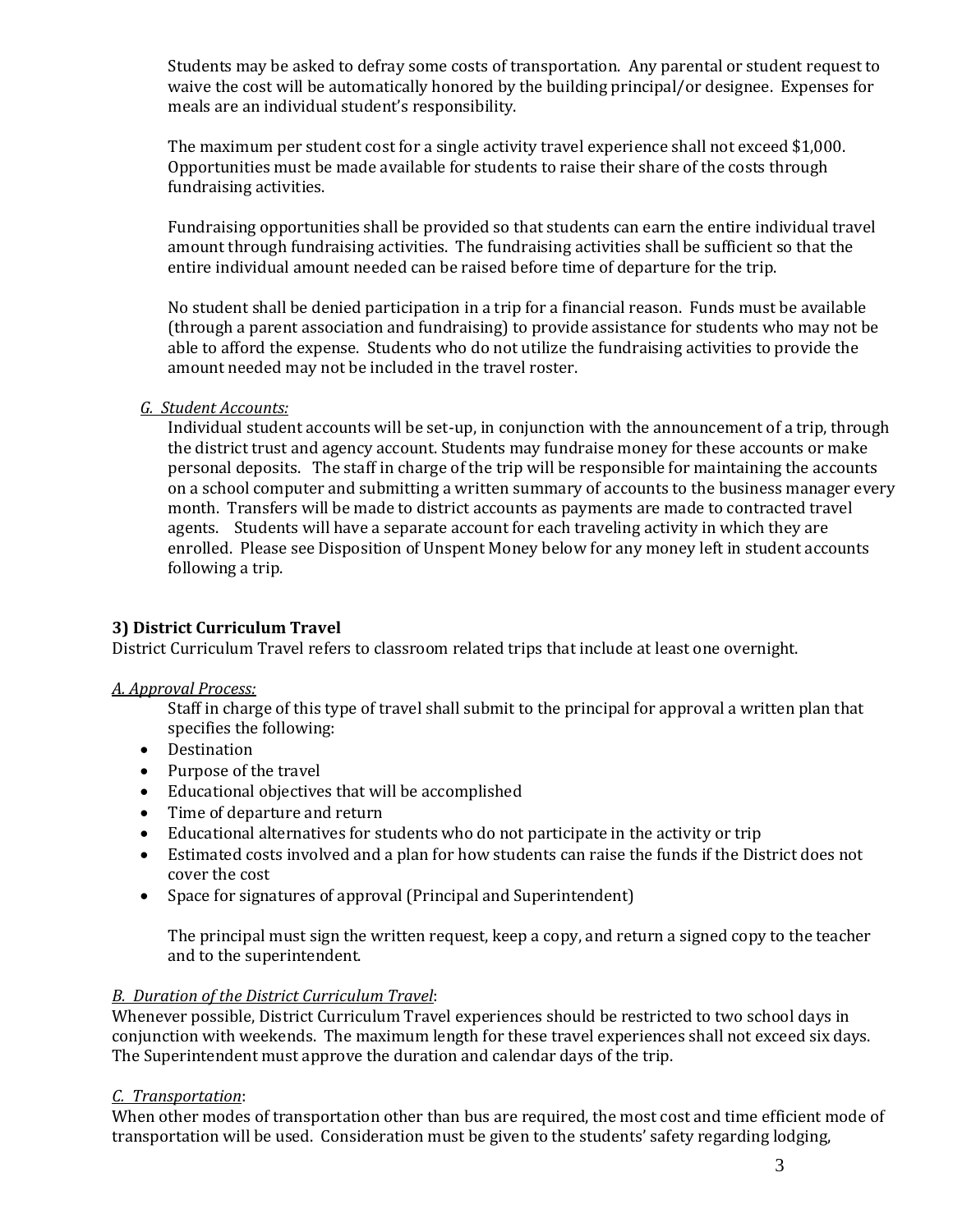distances traveled, length of trip, safe travel within the destination city, and the safe transport of West Central School District students to and from all activities and events.

If private vehicles are used, an insured parent/guardian/teacher (adults over 21 years of age) must drive each vehicle. Adult drivers must provide certification of insurance to the principal at least one day in advance of the trip. Students may not be transported in vans or other personal vehicles with a capacity rating of ten or more persons.

## *D. Chaperone Requirement*:

At least one chaperone per 15 students must accompany students on a trip. For overnight trips male and female chaperones (adults over 21 years of age) are required when groups exceeding seven male and female students combined are involved. Chaperones will be chosen from an application process and approved by the staff involved, building principal and superintendent. The chaperones' transportation and housing expenses, as well as fees for required student events, will be covered in the total cost of the trip. Chaperones are responsible for meals in excess of those included in the travel package. The educator/advisor/coach who is employed by the District will meet with the chaperones prior to and during the travel experience. The employee will share expectations with the chaperones for each specific travel experience. These expectations shall include student supervision at all times during the trip.

#### *E. Student Approval Forms*:

Parents/guardians must receive notification about the scheduled trip. A signed parent consent, medical waiver, and waiver of liability form, and fundraising form must be on file for each District Curriculum Travel experience. The approval and waiver of liability must also indicate the family's agreement to pay for the trip if the district is not picking up expenses.

#### *F. Student Fees and Fee Waivers*:

Fundraising opportunities shall be provided so that students can earn the entire individual travel amount through fundraising activities. The fundraising activities shall be sufficient so that the entire individual amount needed can be raised by the announced payment dates. Fundraising opportunities will be announced with the announcement of the trip.

If a family chooses to forego fundraising activities, they will be responsible for the entire trip amount.

Expenses for meals are an individual student's responsibility, except in the case where they are state funded.

#### *G. Student Accounts*:

Individual student accounts will be set-up, in conjunction with the announcement of a trip, through the district trust and agency account. Students may fundraise money for these accounts or make personal deposits. The staff member in charge of the trip will be responsible for maintaining the accounts on a school computer and submitting a written summary of accounts to the business manager every month. Transfers will be made to district accounts as payments are made to contracted travel agents. Students will have a separate account for each ensemble that they are enrolled. Please see Disposition of Unspent Money below for any money left in student accounts following a trip.

#### *H. Other*

Parents not chosen to chaperone the group may put together a trip package to support the group that is traveling. It is suggested that some activities be the same as the ensemble, however, other activities and travel should be planned.

## **4) Extended Music Travel**

Extended Music Travel is scheduled for music groups that include a multi-night stay. These trips, under the discretion of the director, are scheduled to provide one trip per student in each music group once during their high school career.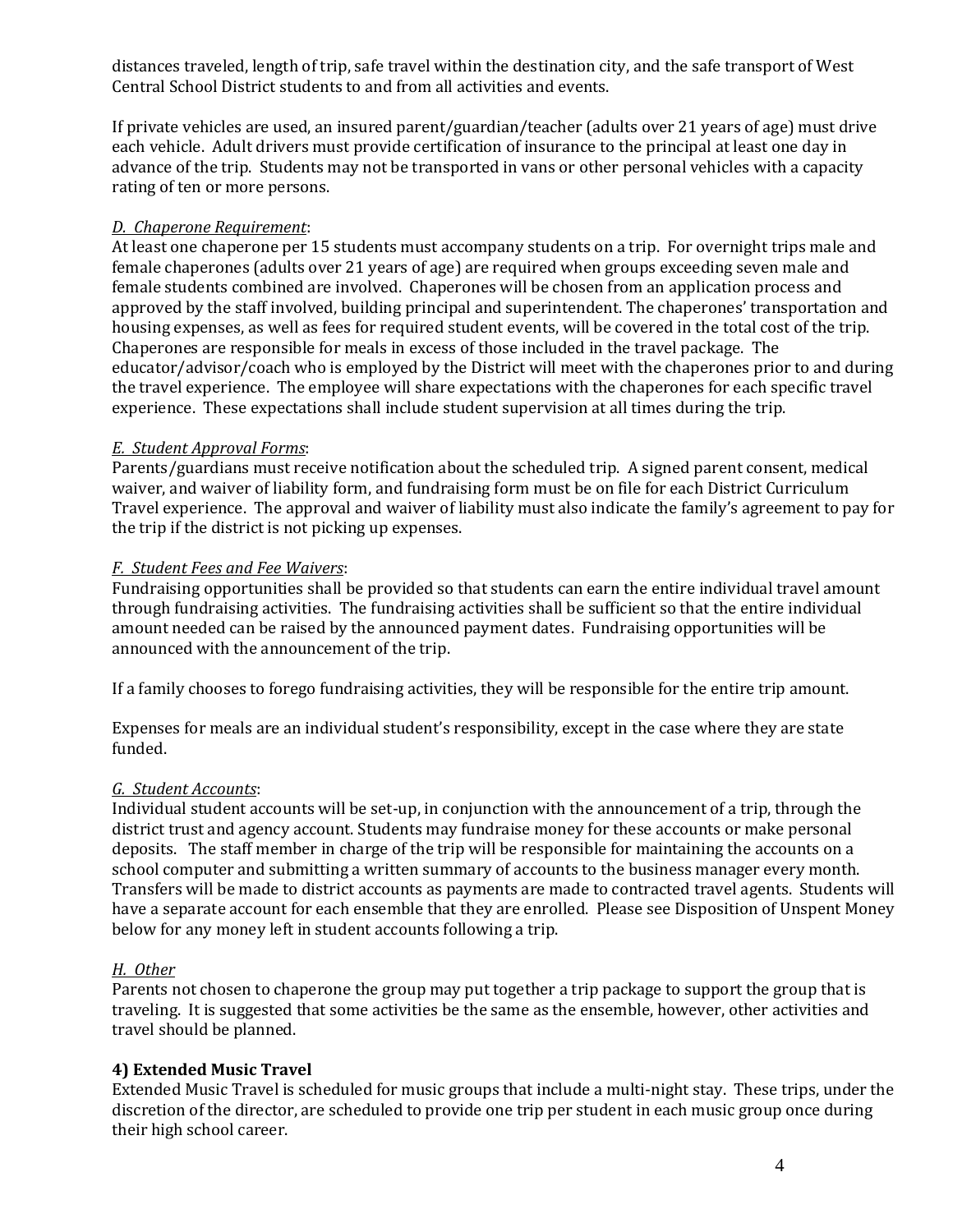## *A. Approval Process*:

A minimum of one week prior to the end of the preceding school year the music staff in charge of this type of travel shall submit a written proposal for approval to the building principal. The proposal must specify the following:

- A detailed rationale for the travel destination, including tie(s) to the curriculum and educational growth and cultural opportunities
- The estimated size of the travel group including students, directors, and chaperones
- The proposed type of transportation to be used
- A proposed itinerary including the dates, number of school days to be missed, planned activities and special events, transportation arrangements, responsible adults, and contact persons
- A statement of estimated costs (maximum possible per student) including transportation, and accommodations
- A list of activities proposed to raise the needed funds
- Space for signatures of approval

The document will need to be signed by the building principal and the Superintendent.

Upon receipt of all approval signatures, the request will be submitted to the School Board for approval. The School Board must approve all Extended Music Travel prior to implementation of the proposal.

All final details, including a list of chaperones, a detailed itinerary and final costs, for the approved travel proposal shall be submitted in writing to the building principal and superintendent no less than 90 days prior to the departure date.

Upon School Board approval and not before, the ensemble director shall:

- Provide parents with specific written information about objectives, costs, deposit and payment timeline, itinerary, chaperones and accommodations.
- Obtain a signed parent consent, medical waiver, and waiver of liability form for each student participant.
- A committee comprised of the director(s), building principal(s) Music Parent President and one parent at large will select chaperones for the event, utilizing a chaperone application and receive approval of final chaperones from the superintendent
- Schedule conferences or orientation sessions for students and parents to assure that all plans and arrangements are clearly understood.

# *B. Duration and Calendar Selection of Extended Music Travel*

Extended Music Travel, when planned within the school year, shall be restricted to no more than three school days per trip. Trips shall be limited to five total days, including the travel days.

While travel may occur during long school breaks, every effort should be made to keep travel off of the actual holidays. Should circumstances make a trip exceeding five total days necessary for performance, educational, or cultural purposes, a written request for an exception shall be made to the Superintendent prior to the development of the formal proposal.

All non-travel days must include an educational or cultural opportunity or performance for students.

## *C. Transportation and Lodging*

In most cases, the most cost and time efficient mode of transportation will be used. Consideration must be given to the students' safety regarding lodging, distances traveled, length of trip, safe travel within the destination city, and the safe transport of West Central School District students to and from all activities and events.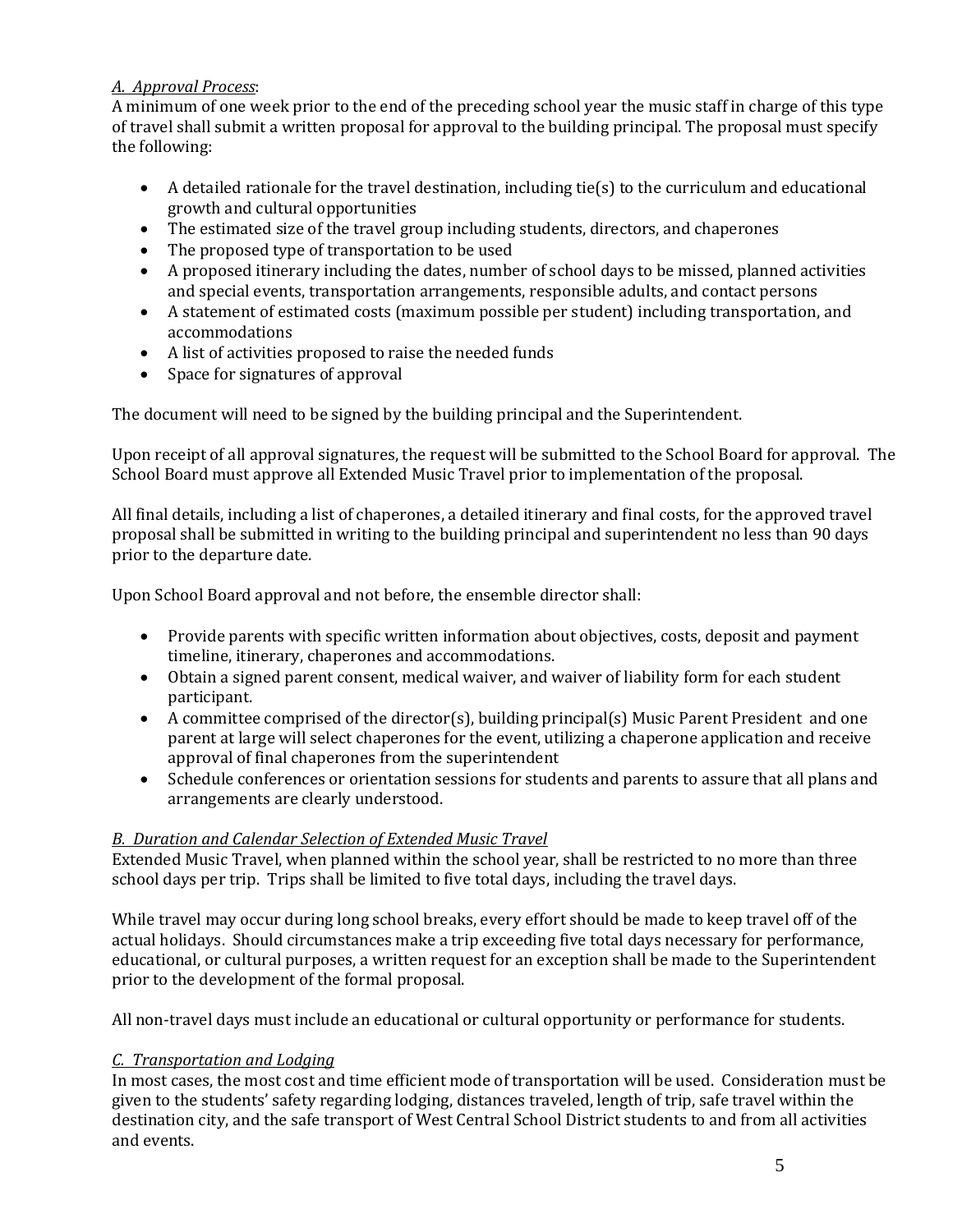### *D. Chaperone Requirement*:

At least one chaperone per 15 students must accompany students on a trip. For overnight trips male and female chaperones (adults over 21 years of age) are required when groups exceeding seven male and female students combined are involved. Chaperones will be chosen from an application process and approved by the music staff, building principal and superintendent. The chaperones' transportation and housing expenses, as well as fees for required student events, will be covered in the total cost of the trip. Chaperones are responsible for meals in excess of those included in the travel package. The educator/advisor/coach who is employed by the District will meet with the chaperones prior to and during the travel experience. The employee will share expectations with the chaperones for each specific travel experience. These expectations shall include student supervision at all times during the trip.

### *E. Student Approval Forms*:

Parents/guardians must receive notification about the scheduled trip. A signed parent consent, medical waiver, and waiver of liability form, and fundraising form must be on file for each student. The approval and waiver of liability must also indicate the family's agreement to pay for the trip.

#### *F. Student Fees and Waivers*

The maximum per student cost for a single Extended Music Travel activity shall not exceed \$1,000. Opportunities must be made available for students to raise their share of the costs through fundraising activities.

Fundraising opportunities shall be provided so that students can earn the entire individual travel amount through fundraising activities. The fundraising activities shall be sufficient so that the entire individual amount needed can be raised between the time of School Board approval and the time of departure for the trip.

No student shall be denied participation in a trip for a financial reason. Funds must be available (through Music Parent Association and fundraising) to provide assistance for students who may not be able to afford the expense. Students who do not utilize the fundraising activities to provide the amount needed may not be included in the travel roster.

## *G. Student Accounts*:

Individual student accounts will be set-up, in conjunction with the announcement of a trip, through the district trust and agency account. Students may fundraise money for these accounts or make personal deposits. The music staff in charge of the trip will be responsible for maintaining the accounts on a school computer and submitting a written summary of accounts to the business manager every month. Transfers will be made to district accounts as payments are made to contracted travel agents. Students will have a separate account for each ensemble that they are enrolled. Please see Disposition of Unspent Money below for any money left in student accounts following a trip.

## *H. Other*

Parents not chosen to chaperone the group may put together a trip package to support the group that is traveling. It is suggested that some activities be the same as the ensemble, however, other activities and travel should be planned.

## *I. Travel Contracts*

The music staff will solicit bids from three vendors for music trips and will make a decision regarding the top vendor with the building principal. Trips requiring an overnight stay greater than one night shall require School Board approval.

## *J. Disposition of Unspent Travel Money*

If, after taking a trip, a group has excess money over what was needed for travel, a plan will be submitted to the principal outlining the intended use of the excess funds.